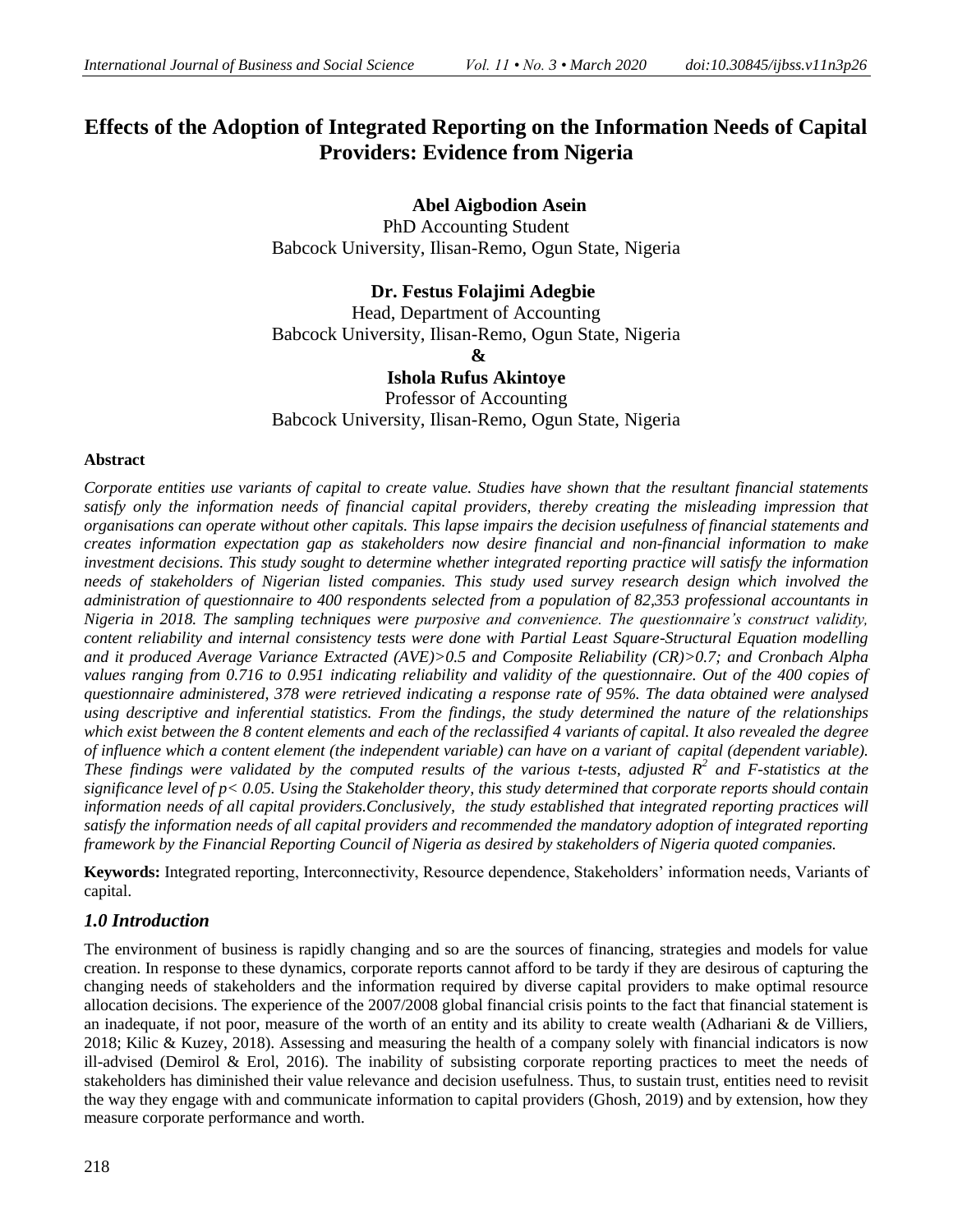Lately, there has been an increasing trend towards the inclusion of non-financial information in corporate reports (Roman, Mocanu & Hoinaru, 2019) in response to stakeholders' demand for more accountability and transparency. Stakeholders, as providers of capital, now require narrative non-financial information on organisations' business models, governance, strategy, risks and opportunities as well as how value is created in the short, medium and long term {International Integrated Reporting Council (IIRC), 2013; Tweedie, Nielsen & Martinov-Bennie, 2018}. They also desire holistic view about the firm's future capacity to create value.

Integrated reporting has emerged as the reporting framework that can satisfy this need because it contains both financial and non-financial information required by capital providers. The traction on integrated report lies in the value it brings to organization through integrated thinking as this "marks a change in the way in which companies envisage, design and run their business (Busco, Frigo, Quattrone, & Riccaboni, 2014, p.24)". Its message of interconnectivity of information and interdependence of capitals in the process of value creation, points to the value relevance of financial and non-financial information even as they manage risks and leverage opportunities. According to Alucha, Hussain and Roszkowska-Mendes (2019, p.3), integrated reporting helps "firms provide an overview of the sustainability and economic performance at the same place that bridges the information gap between non-financial and financial information."

From the perspective of communication with stakeholders, the integrated reporting concept has the great advantage not only of providing the desired connectivity of information but also, of integrating financial and non-financial information into a single concise document. This will increase the effectiveness of research and analysis of data by stakeholders who until now, had to search through numerous corporate publications to obtain decision useful information (Eccles & Krzus, 2010; Matuszyk & Rymkieicz, 2018). Roman, Mocanu and Hoinaru (2019) shared this perspective when they observed that integrated reporting will help to promote a more cohesive and efficient approach to corporate reporting. This, according to them, will improve the quality of information available to capital providers.

Besides the fact that integrated report creates a strategic tool to determine the degree of association between financial and non-financial performances (Ioana &Tiron-Tudor, 2014), it smoothens the relationship between an entity and the host community thereby legitimizing its existence and enhancing corporate reputation (Ioana &Tiron-Tudor, 2014; Orshi, Dandago & Isa, 2019). With integrated reporting, entities are best placed to identify opportunities and risks associated with their businesses (IIRC, 2013) and this will facilitate optimal allocation of corporate resources (Oliveira, Rodrigues & Craig, 2011) with positive impact on cost of capital (Frias-Aceituno, Rodriguez-Ariza, & Garcia, 2014).

However, unlike IFRS-based general purpose financial statements (GPFS), integrated reporting is not mandatory in Nigeria and in most jurisdictions despite its established benefits. As a result, material non-financial information are not included in the mandatory corporate reports making them deficient and inappropriate basis for decision making. Despite the fact that entities can voluntarily adopt integrated reporting which will enable them include non-financial information in their corporate reports, there is no evidence of any such voluntary compliance in Nigeria. What exists, especially in the oil and gas sector, are adhoc, short term and disclosures that are unrelated to the core activities of the entities (Ayoola & Olasanmi, 2013).The non-inclusion of non-financial information in GPFS has made it inadequate, incomplete and unreliable basis for decision making by stakeholders of listed entities in Nigeria. Since stakeholders now require both financial and non-financial information to take optimal resource allocation decision (Hurghis, 2017; IIRC, 2017; Ioana &Tiron-Tudor, 2014), there is need to ascertain if integrated reporting practices will satisfy the needs of these capital providers. This is the objective of this study.

The remaining part of this paper is segmented into six parts. Section 2 contains the literature review while section three presents the methodology. Section four contains data presentation and analysis while section five contains results of the tested hypotheses. The last section presents the findings, conclusions and recommendations.

#### *2.0 Literature Review*

The focus of the IASB (2018) Conceptual Framework and standards, is the preparation of high quality GPFS, which will enhance confidence in and drive investment activities in capital markets around the globe. Although such standards conform to laws and legislation in Nigeria and other jurisdictions, they do not satisfy the diverse, dynamic and increasingly sophisticated information needs of stakeholders (Naynar, Ram & Maroun, 2018). Whereas, in the past, stakeholders were primarily interested in financial information, attention is growing for other non-financial organizational aspects such as environmental consequences, social and governance structure (Ghosh, 2019; Hertgers, 2016). The growing phenomenon of socially responsible investment, makes the provision of narrative non-financial information on negative externalities of business activities also imperative (Moolman, Oberholzer & Steyn, 2016).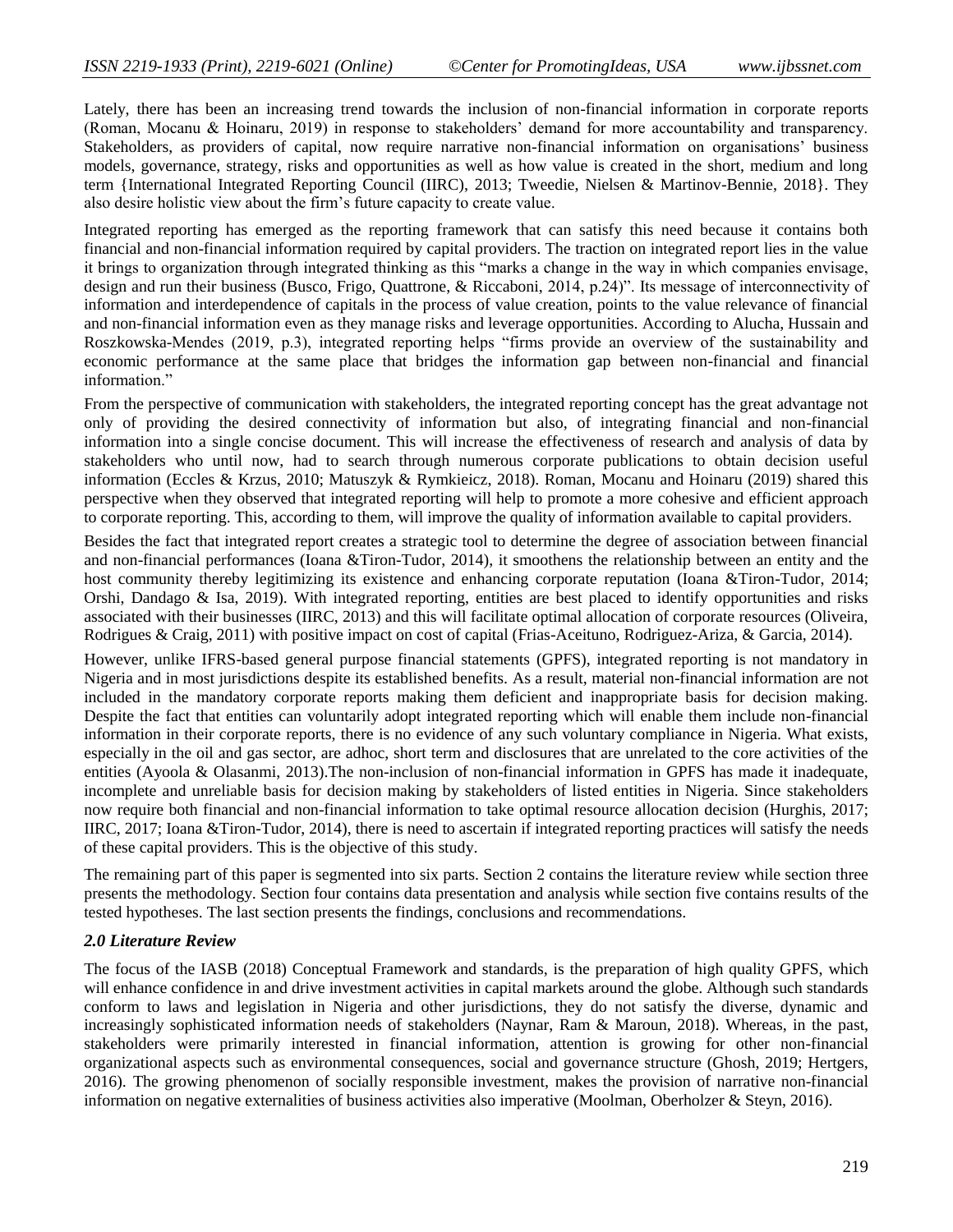The absence of both a framework and standard for the presentation of non-financial information makes it difficult for such stakeholders to compare the performance of different companies (Eccles & Saltzman, 2011), thereby reducing the materiality, value relevance and reliability of such information (Gianfelici, Casadei & Cembali, 2016). Furthermore, GPFS no longer reflect the actual worth of the organization neither do they provide adequate comfort to existing and prospective investors as they fail to describe all risks associated with business including social and environmental risks (Cotter, Najah & Wang, 2011; Eccles & Krzus, 2010; Stubbs, Higgins & Higgins, 2016). Here lies the traction for a framework that can provide both financial and non-financial information in a report as required by stakeholders.

Although preparers of corporate reports have sought to fill the observed information gap by issuing some non-financial reports in the form of sustainability report, corporate social responsibility report and strategy report (in UK), these are largely stand-alone and voluminous reports with no links to other reports and reference to the interdependence between the variants of capital and interconnectivity of information in various reports (Robertson & Samy, 2015). Besides, literature affirms that what gets included in these reports depends on stakeholders' activism and sophistication, the source of power and legitimacy of the stakeholders, ownership structure of the entity and board composition (Adegbie, Akintoye & Olusanjo, 2019; Gianfelici, 2016; Matuszyk & Rymkiewicz, 2018; Naylar, Ram & Maroun, 2018; Orshi, Dandago & Isa, 2019). The implication is that the information needs of stakeholders are not satisfied prompting the call for mandatory adoption of integrated reporting framework (Haji Anifowose, 2016; Sukhari & de Villiers, 2018). Evidence from South Africa, the first country to introduce mandatory integrated reporting shows that the legislative requirement "has resulted in an increase in the extent of disclosure of human, social and relational, natural and intellectual capital information of the listed companies (Setia, Abhayawansa, Joshi & Huynh, 2015, p.397)". Thus, to satisfy the information needs of stakeholders of listed entities in Nigeria, the corporate reporting framework needs to be changed to mandatorily incorporate both financial and non-financial information.

### **2.1 Theoretical Consideration**

This study was carried out to examine how the adoption of integrated reporting framework will satisfy the information needs of stakeholders of Nigerian quoted companies. For studies in Financial reporting and information needs of users, many theories are relevant but the Stakeholder's theory is considered not only comprehensive but most appropriate.

#### *2.2 Stakeholder Theory*

First espoused by Schwab (1971), the Stakeholder theory is based on the assumptions that business entities operate and have their being in a given environment. Therefore, their activities will affect or are affected by third parties who might be individuals, group of persons, providers of other variants of capital, the communities, customers, suppliers, trade creditors, employees, regulators and the government. The theory argues that a modern business entity must serve not only the interests of shareholders but also, of all stakeholders (providers of all variants of capital) if it is desirous of achieving long term growth and prosperity. Thus, corporate entities, in their own interests, have a duty to promote the well-being of their host communities and people. However, Friedman(1962) was not persuaded by this view. According to Friedman (1962, p.133), "...there is one and only social responsibility of business-to use its resources and engage in activities designed to increase its profits so long as it stays within the rules of the game, which is to say, engages in open and free competition without deception and fraud." In other words, persons who act in fiduciary positions are morally and legally obliged to faithfully pursue this profit objective in the interest of their principals who are the shareholders and equity owners and report same in their stewardship reports.

However, in the view of the leading advocates of stakeholder's theory (Freeman & Evan, 1990; Freeman,1994), there exists a social contract between an entity and the society where it has its being. It is therefore obligated to fulfil its part by taking care of the environment through corporate social responsibility initiatives and reporting thereon for the information and benefit of all. Donaldson and Preston (1995), Enderle (2004) and Freeman *et al.,* (2010) share this view when they noted that the shareholder theory was too simplistic by assuming that the main purpose of business is to maximize profit. They argued that values are created by corporate entities based on relationships and hence, people, environment and other third parties have a stake in the entity's survival. How to satisfy the needs of these interest groups is the philosophy of stakeholder theory (Farneti, Casonato, Montecalvo & de Villiers, 2019; Gray, Kouhy & Lavers, 1995). Serving the interests of stakeholders will involve providing full financial and non-financial information which they require to make resource allocation decisions. The reporting framework which approximates this ideal corporate report is the integrated reporting framework. Its adoption may lead to the satisfaction of the information needs of other capital providers. To ascertain the efficacy of this, the following hypotheses were tested.

### **2.3** *Statement of Hypotheses*

The following hypotheses were tested in this study to elicit information on the variants of capital employed in the Nigerian corporate environment and the information needs of providers of such capital.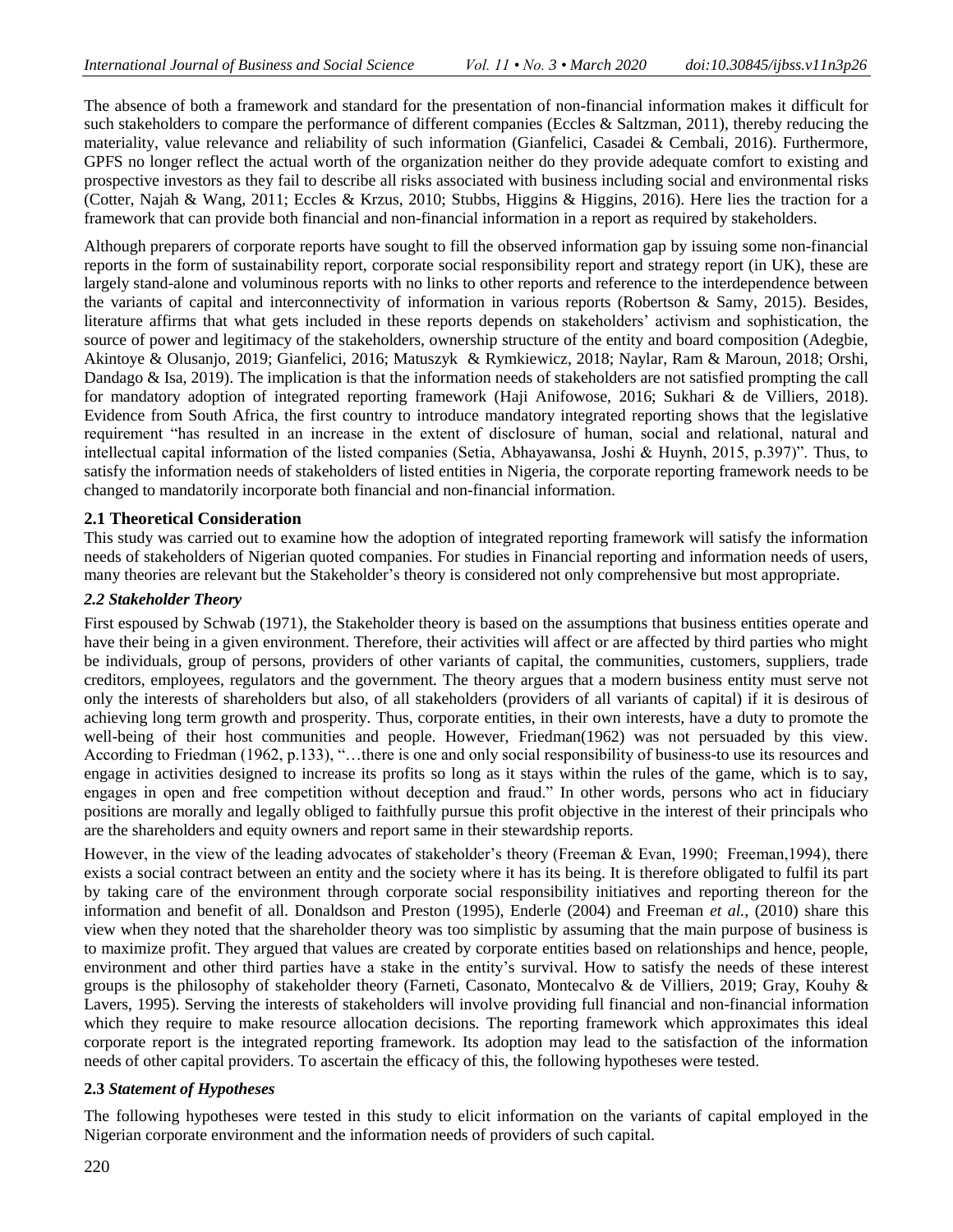**IR**

- $\bullet$  H<sub>01</sub>: integrated report will not significantly satisfy the information needs of providers of financial and manufactured capital.
- H<sub>02</sub>: integrated report will not significantly satisfy the information needs of providers of human and intellectual capital.
- $\bullet$  H<sub>03</sub>: integrated report will not significantly satisfy the information needs of providers of environmental capital.
- $\bullet$  H<sub>04</sub>: integrated report will not significantly satisfy the information needs of providers of social and relationship capital.
- H<sub>05</sub>: integrated report will not significantly satisfy the information needs of providers of combined capitals.

The *a-priori* expectation of the study was that  $H_{01}$ - $H_{05} = \beta > 0$ .

#### *3.0 Methodology*

This study used a survey design which involved the administration of questionnaire to 400 respondents selected from a population of 82,353 professional accountants in Nigeria as at December 31, 2018 (ICAN, 2018; ANAN, 2018) using the universal Taro Yamane formula. As members of the two accounting bodies in Nigeria, they serve as preparers, users, audit/assurance providers, advisors, reporting accountants and regulators. The questionnaire was tested for both construct validity and content reliability with Partial Least Square-Structural equation modelling which yielded Average Variance Extracted >0.5 and Cronbach Alpha of > 0.7, respectively. The 2-part questionnaire had 52 closeended questions. The Likert Scale was used to rank the multiple choice responses provided. Data were analyzed using descriptive and inferential statistics at 0.05 level of significance.

#### **3.1 Research Model**

Let Y= Dependent Variable; and X= Independent Variable. Then,  $Y = \int (X)$ 

 $Y = y_i$ ,  $y_{ii}$ ,  $y_{iii}$ ,  $y_{iv}$ ,  $y_v$ 

 $y_i$ = INFMCP= Information Needs of Financial and Manufactured Capital Providers

 $y_{ii}=$  INHICP= Information Needs of Human and Intellectual Capital Providers

 $y_{iii}$ = INECP= Information Needs of Environmental Capital Providers

 $y_{iv}$ = INSRCP=Information Needs of Social and Relationship Capital Providers

 $y_y = INCCP = Information Needs of Combined Capital Provides$ 

 $Y = INFMCP_i + INHICP_i + INECP_i + INSRCP_i + INCCP_i$ 

 $X=x_i$ ,  $x_{ii}$ ,  $x_{iii}$ ,  $x_{iv}$ ,  $x_{v}$ ,  $x_{vi}$ ,  $x_{vii}$ ,  $x_{viii}$ 

```
x_i= OREER = Organizational Overview and External Environment Report
```
 $x_{ii}$  =GovR = Governance Report

 $x_{iii} = BMR = Business Model Report$ 

 $x<sub>iv</sub> = ROR = Risks$  and Opportunities Report

 $x_v = SRAR = Strategy$  and Resource Allocation Report

 $x_{vi}$  =PER = Performance Report

 $x_{vii}$  =OTR = Outlook Report

 $x_{\text{viii}} = BPPR =$  Basis of Preparation and Presentation Report

Integrated Reporting is decomposed into the 8 content elements of the IIRC 2013 Framework. In other words,  $X=IR=OREER_i + GovR_i + BMR_i + ROR_i + SRAR_i + PER_i + OTR_i + BPPR_i.$ 

### **3.2 Functional Relationship**

y<sub>i</sub>= INFMCP =∫ (OREER<sub>i</sub>, GovR<sub>i</sub>, BMR<sub>i</sub>, ROR<sub>i</sub>, SRAR<sub>i</sub>, PER<sub>i</sub>, OTR<sub>i</sub>, BPPR<sub>i</sub>)------EQ1 y<sub>ii</sub>= INHICP = ∫ (OREER<sub>i</sub> , GovR<sub>i</sub>, BMR<sub>i</sub>, ROR<sub>i</sub> , SRAR<sub>i</sub> , PER<sub>i</sub> , OTR<sub>i</sub> , BPPR<sub>i</sub> )------EQ2 y $_{\rm iii}=$  INECP=  $\int (\text{OREER}_{\rm i},\text{GovR}_{\rm i},\text{BMR}_{\rm i},\text{ROR}_{\rm i}$  ,  $\text{SRAR}_{\rm i}$  ,  $\text{PER}_{\rm i}$  ,  $\text{OTR}_{\rm i}$  ,  $\text{BPPR}_{\rm i}$  )--------EQ3 y<sub>iv</sub>= INSRCP= ∫ (OREER<sub>i</sub> ,GovR<sub>i</sub>, BMR<sub>i</sub>, ROR<sub>i</sub> , SRAR<sub>i</sub> , PER<sub>i</sub> , OTR<sub>i</sub> , BPPR<sub>i</sub> )-------EQ4 yv= INCCP= ∫ (OREERi ,GovR<sup>i</sup> , BMR<sup>i</sup> , ROR<sup>i</sup> , SRAR<sup>i</sup> , PER<sup>i</sup> , OTR<sup>i</sup> , BPPRi )--------EQ5

Equation 1 will relate the Information Needs of Financial and Manufactured Capital Providers (INFMCP) to integrated report decomposed into 8 content elements of IIRC Framework. The same applies to each of the other dependent variables captured by equations 2-5.

### *4.0 Data Presentation and Analysis*

The thrusts of this section are the presentation and analysis of data. A total of 400 copies of questionnaire were administered to players in the financial reporting chain who are users, regulators, preparers, standard setters, financial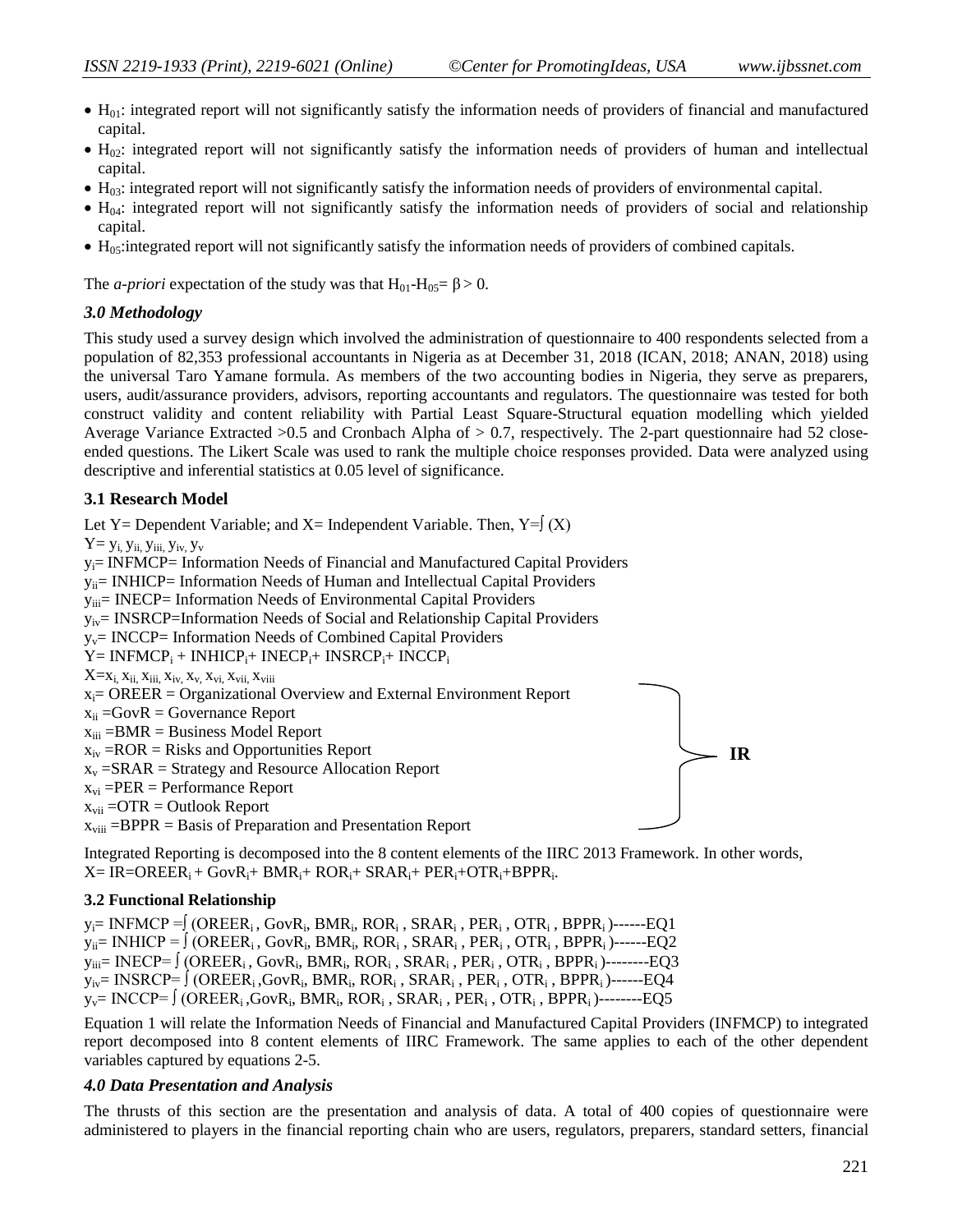analysts, auditors/assurance providers and 378 were returned representing 95% response rate. The demographic profile shows that 295 or 78% of the respondents were male, while the remaining 83 or 22% respondents were female. Also, the respondents comprised: preparers, 74 or 19.6%; auditors/assurance providers, 168 or 44.4%; regulators of financial reporting, 91 or 24.1%; users, 39 or 10.3%; and others, 6 or 1.6%. These affirm that qualified personnel engaged in diverse areas of corporate reporting were picked to respond to the questionnaire. On the average, over 80% respondents agreed that the 8 content elements will satisfy the information needs of stakeholders of Nigerian quoted companies.

## *5.0 Hypothesis Testing for Structural Estimates*

### *5.1 Hypothesis One*

**Panel A: Long Run Coefficients**

The results of this test, indicated in Table 1, show that the basis of preparation and presentation reporting, organisational overview and external environment reporting and outlook reporting, respectively, have positive and significant relationship (BPPR= 0.111, t*-*test= 1.963, p < 0.05, OREER=0.191, t-test = 2.830, p < 0.05, OTR= 0.155, ttest= 2.162,  $p < 0.05$ ) with information needs of providers of financial and manufactured capital listed companies in Nigeria. Thus, they are the significant factors influencing changes in information needs of providers of financial and manufactured capital of quoted companies in Nigeria.

## **Table 1: The Effects of the Adoption of Integrated Reporting on the Information Needs of Providers of Financial and Manufactured Capital.**

| <b>Dependent Variable: INFMCP</b> |                     |                       |             |       |  |
|-----------------------------------|---------------------|-----------------------|-------------|-------|--|
| <b>Variables</b>                  | <b>Coefficients</b> | <b>Standard Error</b> | t-stat      | Prob. |  |
| <b>BPPR</b>                       | 0.111               | 0.057                 | 1.963       | 0.050 |  |
| <b>BMR</b>                        | 0.108               | 0.074                 | 1.460       | 0.145 |  |
| <b>GOVR</b>                       | 0.065               | 0.073                 | 0.893       | 0.372 |  |
| <b>OREER</b>                      | 0.191               | 0.067                 | 2.830       | 0.005 |  |
| <b>OTR</b>                        | 0.155               | 0.072                 | 2.162       | 0.031 |  |
| <b>PER</b>                        | 0.111               | 0.062                 | 1.804       | 0.072 |  |
| <b>ROR</b>                        | 0.014               | 0.085                 | 0.164       | 0.870 |  |
| <b>SRAR</b>                       | $-0.016$            | $-0.071$              | 0.224       | 0.823 |  |
| <b>Panel B: Diagnostic Test</b>   |                     |                       | <b>Stat</b> | Prob  |  |
| <b>Adjusted R-Square</b>          |                     |                       | 0.275       |       |  |
| <b>F-Statistics</b>               |                     |                       | 15.812      | 0.000 |  |

*Note: The dependent variable is the Information Needs of Financial and Manufactured Capital Providers (INFMCP). The explanatory variables are: OREER, GovR, BMR, ROR, SRAR, PER, OTR and BPPR.*

Conversely, there is evidence that business model reporting, governance reporting, performance reporting, risk and opportunities reporting and strategy and resource allocation reporting, respectively, do not have significant relationship with information needs of providers of financial and manufactured capital of quoted companies in Nigeria (BMR= 0.108, t-test=1.460,  $p > 0.05$ , GOVR= 0.065, t-test= 0.893,  $p > 0.05$ , PER= 0.111, t-test= 1.804,  $p > 0.05$ , ROR= 0.014, t-test=0.164,  $p > 0.05$  and SRAR= -0.016, t-test=0.224,  $p > 0.05$ ). Therefore, they are not significant factors influencing changes in information needs of providers of financial and manufactured capital of quoted companies in Nigeria.

From the study, the Adjusted  $R^2$  explained about 28 per cent changes by these content elements in information needs of providers of financial and manufactured capital of quoted companies in Nigeria, while the remaining 72 per cent were explained by other factors not captured in the model. Its F-Statistic of 15.815 was statistically significant with  $p < 0.05$ indicating overall that, based on the statistical significance of the model, the proposition by the null hypothesis that the adoption of integrated report will not satisfy the information needs of providers of financial and manufactured capital was rejected. Thus, the alternative hypothesis that the adoption of integrated report will satisfy the information needs of providers of financial and manufactured capital was accepted.

### *5.2 Hypothesis Two*

The results of this test of hypothesis, as contained in Table 2, show that business model reporting, outlook reporting, performance reporting, and strategy and resource allocation reporting, respectively, have significant relationship (BMR= 0.206, t*-*test= 2.628, p < 0.05; OTR=0.291, t-test = 4.491, p < 0.05; PER= -0.180, t*-*test= 2.714, p < 0.05 and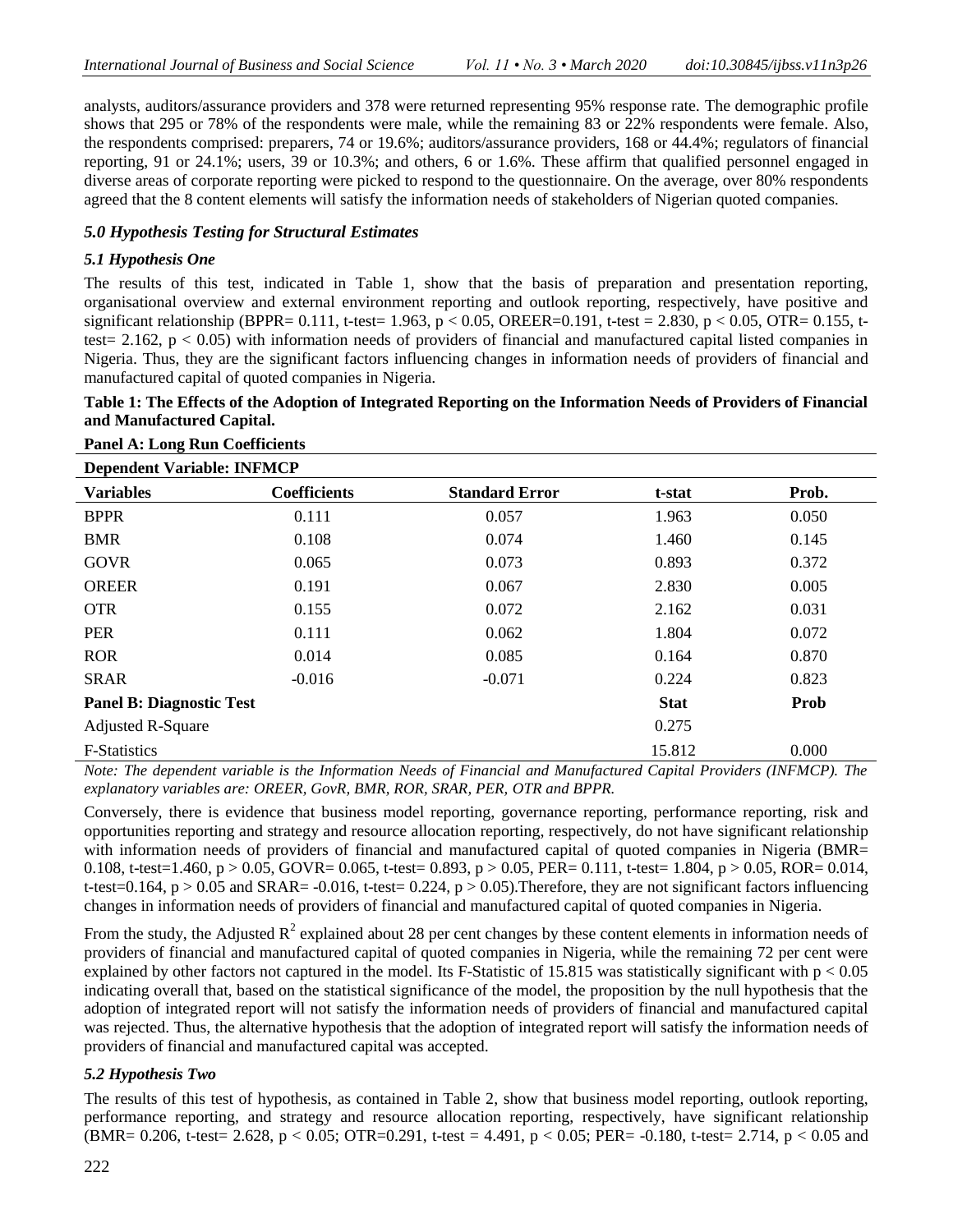SRAR= 0.250, t*-*test= 3.205, p < 0.05) with information needs of providers of human and intellectual capital of listed companies in Nigeria. This implies that business model reporting, outlook reporting, performance reporting, and strategy and resource allocation reporting are significant factors influencing changes in information needs of providers of human and intellectual capital of quoted companies in Nigeria.

However, basis of preparation and presentation reporting, governance reporting, organisational overview and external environment reporting, and risk and opportunities reporting would not have significant relationship (BPPR=0.019, ttest=0.325, p> 0.745; GovR= -0.042, t-test= 0.604, p>0.05; OREER=0.042, t-test=4.491, p>0.492; ROR=0.018, ttest=0.225, p>0.822), respectively, with the information needs of providers of human and intellectual capital of Nigerian listed companies. Also, governance reporting and performance reporting have negative or inverse relationship with and are not significant factors influencing changes in information needs of providers of human and intellectual capital of quoted companies in Nigeria.

| Table 2: The Effects of the Adoption of Integrated Reporting on the Information Needs of Providers of Human |
|-------------------------------------------------------------------------------------------------------------|
| and Intellectual Capital.                                                                                   |

| <b>Dependent Variable: INHICP</b> |                     |                       |             |       |  |
|-----------------------------------|---------------------|-----------------------|-------------|-------|--|
| <b>Variables</b>                  | <b>Coefficients</b> | <b>Standard Error</b> | t-stat      | Prob. |  |
| <b>BPPR</b>                       | 0.019               | 0.058                 | 0.325       | 0.745 |  |
| <b>BMR</b>                        | 0.206               | 0.078                 | 2.628       | 0.009 |  |
| <b>GOVR</b>                       | $-0.042$            | $-0.070$              | 0.604       | 0.546 |  |
| <b>OREER</b>                      | 0.042               | 0.061                 | 0.688       | 0.492 |  |
| <b>OTR</b>                        | 0.291               | 0.065                 | 4.491       | 0.000 |  |
| <b>PER</b>                        | $-0.180$            | $-0.066$              | 2.714       | 0.007 |  |
| <b>ROR</b>                        | 0.018               | 0.080                 | 0.225       | 0.822 |  |
| <b>SRAR</b>                       | 0.250               | 0.078                 | 3.205       | 0.001 |  |
| <b>Panel B: Diagnostic Test</b>   |                     |                       | <b>Stat</b> | Prob  |  |
| <b>Adjusted R-Square</b>          |                     |                       | 0.343       |       |  |
| <b>F-Statistics</b>               |                     |                       | 21.495      | 0.000 |  |

# **Panel A: Long Run Coefficients**

*Note: The dependent variable is the Information Needs of Human and Intellectual Capital Providers (INHICP). The explanatory variables are: OREER, GovR, BMR, ROR, SRAR, PER, OTR and BPPR.*

From the study, the Adjusted  $R^2$  explained about 34 per cent changes in information needs of providers of human and intellectual capital of quoted companies in Nigeria, while the remaining 66 per cent were explained by other factors not captured in the model. Its F-Statistic of 21.495 was statistically significant with  $p < 0.05$  indicating overall that, based on the statistical significance of the model, the proposition by the null hypothesis that the adoption of integrated report will not satisfy the information needs of providers of human and intellectual capital was not accepted. Thus, the alternative hypothesis that the adoption of integrated report will satisfy the information needs of providers of human and intellectual capital was accepted.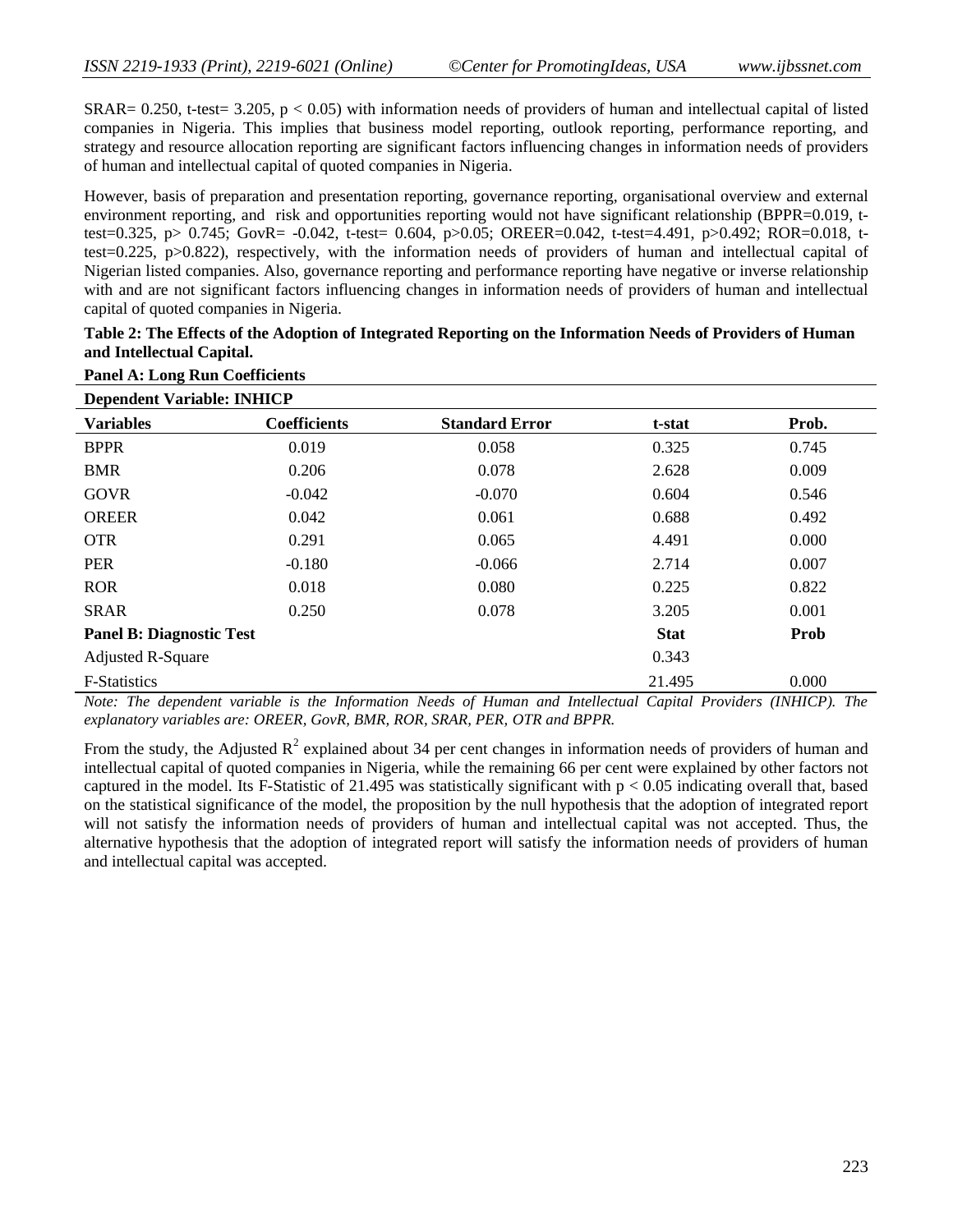## *5.3 Hypothesis Three*

| Table 3: The Effects of the Adoption of Integrated Reporting on the Information Needs of Providers of |
|-------------------------------------------------------------------------------------------------------|
| <b>Environmental Capital.</b>                                                                         |
| <b>Panel A: Long Run Coefficients</b>                                                                 |

| <b>Dependent Variable: INECP</b> |                     |                       |             |       |  |
|----------------------------------|---------------------|-----------------------|-------------|-------|--|
| <b>Variables</b>                 | <b>Coefficients</b> | <b>Standard Error</b> | t-stat      | Prob. |  |
| <b>BPPR</b>                      | $-0.084$            | $-0.054$              | 1.562       | 0.119 |  |
| <b>BMR</b>                       | 0.185               | 0.062                 | 2.981       | 0.003 |  |
| <b>GOVR</b>                      | $-0.079$            | $-0.063$              | 1.254       | 0.210 |  |
| <b>OREER</b>                     | $-0.015$            | $-0.059$              | 0.254       | 0.800 |  |
| <b>OTR</b>                       | 0.340               | 0.061                 | 5.563       | 0.000 |  |
| <b>PER</b>                       | $-0.123$            | $-0.055$              | 2.238       | 0.026 |  |
| <b>ROR</b>                       | 0.067               | 0.063                 | 1.058       | 0.291 |  |
| <b>SRAR</b>                      | 0.271               | 0.064                 | 4.217       | 0.000 |  |
| <b>Panel B: Diagnostic Test</b>  |                     |                       | <b>Stat</b> | Prob  |  |
| <b>Adjusted R-Square</b>         |                     |                       | 0.398       |       |  |
| <b>F-Statistics</b>              |                     |                       | 27.015      | 0.000 |  |

*Note: The dependent variable is the Information Needs of Environmental Capital Providers (INECP). The explanatory variables are: OREER, GovR, BMR, ROR, SRAR, PER, OTR and BPPR.*

From Table 3, the results obtained from this test show that business model reporting, outlook reporting, and strategy and resource allocation reporting, respectively, have positive and significant relationship (BMR= 0.185, t*-*test= 2.981, p < 0.05, OTR=0.340, t-test = 5.563, p < 0.05; SRAR= 0.271, t*-*test= 4.217, p < 0.05) with information needs of providers of environmental capital of listed companies in Nigeria. This implies that these elements are significant factors influencing changes in information needs of providers of environmental capital of quoted companies in Nigeria. Although it has a negative coefficient, performance reporting has a significant relationship with information needs of environmental capital providers. However, basis of preparation and presentation reporting, governance reporting, organizational overview and external environment reporting and performance reporting have negative relationship with and do not have significant influence on factors affecting changes in the information needs of providers of environmental capital of listed companies in Nigeria.

From the study, the Adjusted  $R^2$  explained about 40 per cent changes in information needs of providers of environmental capital of quoted companies in Nigeria, while the remaining 60 per cent were explained by other factors not captured in the model. Its F-Statistic of 27.015 was statistically significant with  $p < 0.05$  indicating overall that, based on the statistical significance of the model, the proposition by the null hypothesis that the adoption of integrated report will not satisfy the information needs of providers of environmental capital was not accepted. Thus, the alternative hypothesis that the adoption of integrated report will satisfy the information needs of providers of environmental capital was accepted.

### *5.4 Hypothesis Four*

This hypothesis sought to assess the effect of integrated reporting practices on the information needs of providers of social and relationship capital of quoted companies in Nigeria. As indicated in Table 4, the results obtained from the analysis of data show that the business model reporting, governance reporting, outlook reporting, and strategy and resource allocation reporting, respectively, have significant relationship (BMR= 0.212, t*-*test= 3.694, p < 0.05, GOVR= -0.140, t*-*test= 2.013, p < 0.05, OTR= 0.276, t-test = 4.635, p < 0.05, PER= -0.243, t*-*test = 3.926, p < 0.05 and SRAR= 0.312, t-test= 5.341, p < 0.05) with information needs of providers of social and relationship capital listed companies in Nigeria. This implies that these content elements were significant factors influencing changes in information needs of providers of social and relationship capital of quoted companies in Nigeria.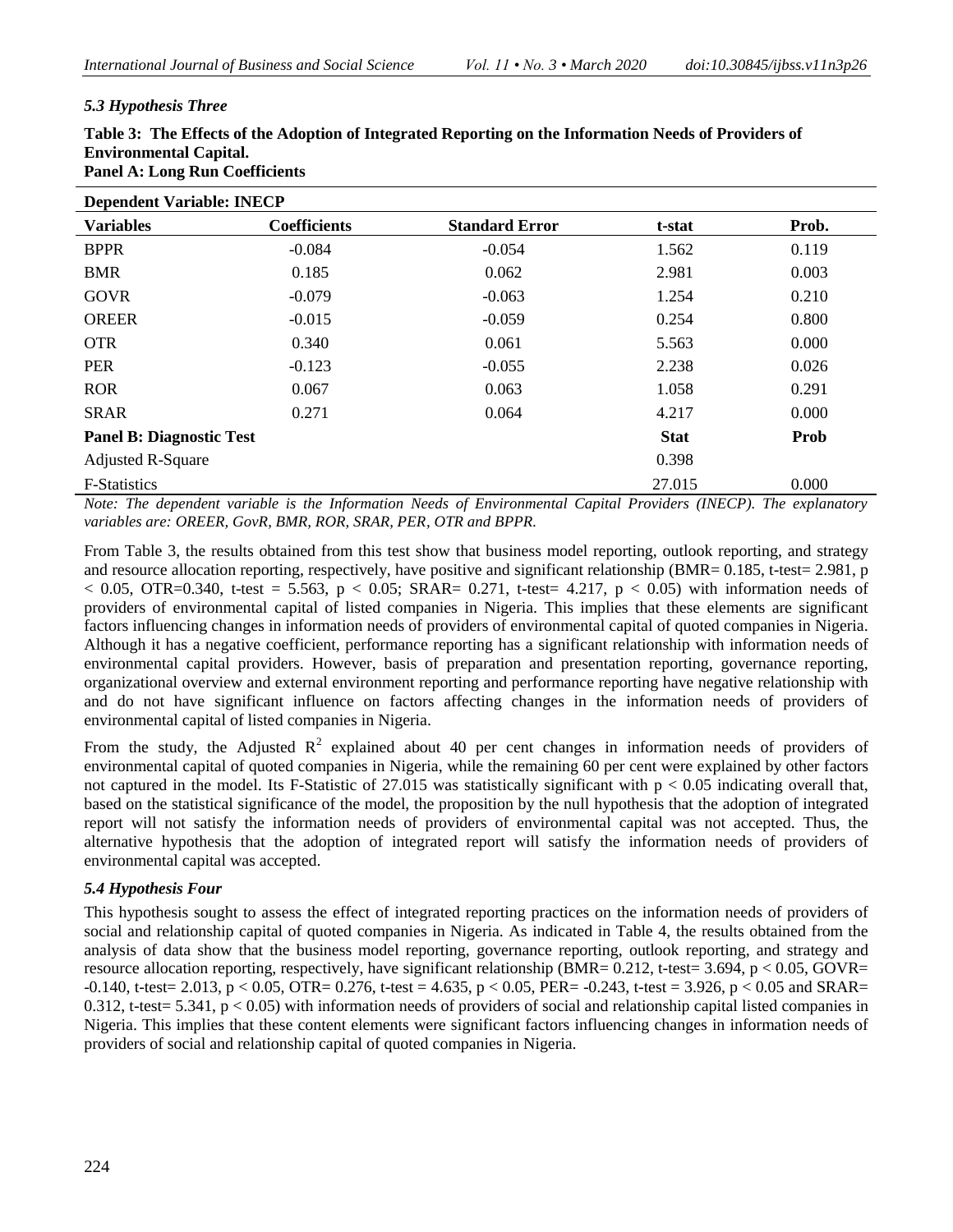| <b>Panel A: Long Run Coefficients</b> |                     |                       |             |       |  |
|---------------------------------------|---------------------|-----------------------|-------------|-------|--|
| <b>Dependent Variable: INSRCP</b>     |                     |                       |             |       |  |
| <b>Variables</b>                      | <b>Coefficients</b> | <b>Standard Error</b> | t-stat      | Prob. |  |
| <b>BPPR</b>                           | $-0.047$            | $-0.056$              | 0.832       | 0.406 |  |
| <b>BMR</b>                            | 0.212               | 0.057                 | 3.694       | 0.000 |  |
| <b>GOVR</b>                           | $-0.140$            | $-0.070$              | 2.013       | 0.045 |  |
| <b>OREER</b>                          | $-0.002$            | $-0.047$              | 0.043       | 0.966 |  |
| <b>OTR</b>                            | 0.276               | 0.060                 | 4.635       | 0.000 |  |
| <b>PER</b>                            | $-0.243$            | $-0.062$              | 3.926       | 0.000 |  |
| <b>ROR</b>                            | 0.107               | 0.060                 | 1.781       | 0.076 |  |
| <b>SRAR</b>                           | 0.312               | 0.058                 | 5.341       | 0.000 |  |
| <b>Panel B: Diagnostic Test</b>       |                     |                       | <b>Stat</b> | Prob  |  |
| <b>Adjusted R-Square</b>              |                     |                       | 0.414       |       |  |
| <b>F-Statistics</b>                   |                     |                       | 28.850      | 0.000 |  |

#### **Table 4: The Effects of the Adoption of Integrated Reporting on the Information Needs of Social and Relationship Capital Providers.**

*Note: The dependent variable is the Information Needs of Social and Relationship Capital Providers (INSRCP). The explanatory variables are: OREER, GovR, BMR, ROR, SRAR, PER, OTR and BPPR.*

However, basis of preparation and presentation reporting, organization overview and external environment reporting and performance reporting, respectively, have negative relationship (BPPR=  $-0.047$ , t-test= 0.832, p > 0.05, OREER = -0.002, t-test= 0.043, p >0.05) with information needs of providers of social and relationship capital listed companies in Nigeria. The implication of this is that basis of preparation and presentation reporting, organizational overview and external environment reporting are not significant factors influencing changes in information needs of providers of social and relationship capital of quoted companies in Nigeria. Although risk and opportunities reporting has positive coefficient (ROR=  $0.107$ , t-test = 1.781, p > 0.05), it does not have a significant relationship with the information needs of social and relationship capital providers. From the study, the Adjusted  $R^2$  explained about 41 percent changes in information needs of providers of social and relationship capital quoted companies in Nigeria, while the remaining 59 per cent were explained by other factors not captured in the model. Its F-Statistic of 28.850 was statistically significant with  $p < 0.05$  indicating overall that, based on the statistical significance of the model, the proposition by the null hypothesis that the adoption of integrated report will not satisfy the information needs of providers of social and relationship capital was not accepted. Thus, the alternative hypothesis that the adoption of integrated report will satisfy the information needs of providers of social and relationship capital was accepted.

#### *5.5 Hypothesis Five*

The focus of this hypothesis was to assess the effect of integrated reporting practices on the information needs of providers of combined capitals of quoted companies in Nigeria. From Table 5, the results show that the business model reporting, outlook reporting, performance reporting, and strategy and resource allocation reporting, respectively, have significant relationship (BMR= 0.223, t*-*test= 3.907, p < 0.05; OTR= 0.333, t-test = 5.424, p < 0.05; PER= -0.160, t*-*test  $= 2.820$ , p  $\lt 0.05$ ; and SRAR= 0.273, t-test= 4.858, p  $\lt 0.05$ ) with information needs of providers of combined capitals of listed companies in Nigeria. This implies that these content elements are significant factors influencing changes in information needs of providers of combined capital of quoted companies in Nigeria.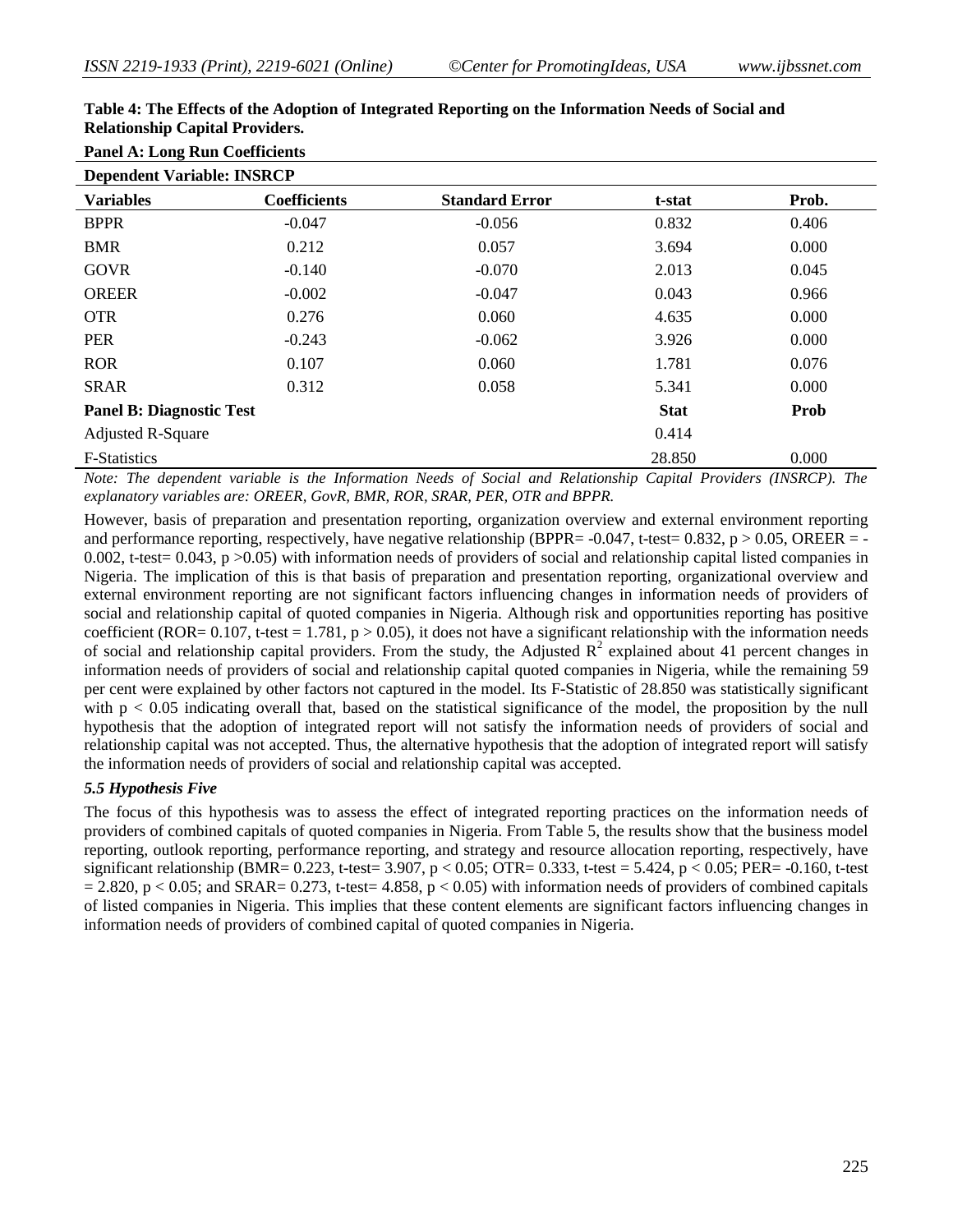| Patier A: Long Kun Coemetents    |                       |                                                                      |                      |  |  |  |
|----------------------------------|-----------------------|----------------------------------------------------------------------|----------------------|--|--|--|
| <b>Dependent Variable: INCCP</b> |                       |                                                                      |                      |  |  |  |
| <b>Coefficients</b>              | <b>Standard Error</b> | t-stat                                                               | Prob.                |  |  |  |
| $-0.008$                         | $-0.050$              | 0.161                                                                | 0.872                |  |  |  |
| 0.223                            | 0.057                 | 3.907                                                                | 0.000                |  |  |  |
| $-0.072$                         | $-0.061$              | 1.178                                                                | 0.239                |  |  |  |
| 0.048                            | 0.057                 | 0.837                                                                | 0.403                |  |  |  |
| 0.333                            | 0.061                 | 5.424                                                                | 0.000                |  |  |  |
| $-0.160$                         | $-0.057$              | 2.820                                                                | 0.005                |  |  |  |
| 0.070                            | 0.058                 | 1.203                                                                | 0.230                |  |  |  |
| 0.273                            | 0.056                 | 4.858                                                                | 0.000                |  |  |  |
| <b>Panel B: Diagnostic Test</b>  |                       |                                                                      | <b>Prob</b>          |  |  |  |
| <b>Adjusted R-Square</b>         |                       |                                                                      |                      |  |  |  |
|                                  |                       | 35.451                                                               | 0.000                |  |  |  |
|                                  |                       | $\cdot$ $\cdot$ $\cdot$ $\cdot$ $\cdot$ $\cdot$ $\cdot$ $\cdot$<br>. | <b>Stat</b><br>0.467 |  |  |  |

#### **Table 5: The Effects of the Adoption of Integrated Reporting on the Information Needs of Providers of Combined Capital.** Panel  $\Lambda \cdot I$  ong Run Coefficients

*Note: The dependent variable is the Information Needs of Combined Providers (INCCP). The explanatory variables are: OREER, GovR, BMR, ROR, SRAR, PER, OTR and BPPR.*

However, basis of preparation and presentation reporting and governance reporting, respectively, have negative and insignificant relationship (BPPR=  $-0.008$ , t-test= 0.161, p > 0.05, GOVR=  $-0.072$ , t-test= 1.178, p > 0.05) with information needs of providers of combined capitals of listed companies in Nigeria. Also, organizational overview and external environment reporting and risk and opportunity reporting, respectively, have positive but insignificant relationship (OREER =  $0.048$ , t-test=  $0.837$ , p >  $0.05$  and ROR=  $0.070$ , t-test =  $1.203$ , p >  $0.05$ ) with information needs of combined capital providers. Accordingly, these content elements are not significant factors influencing changes in information needs of providers of combined capitals of quoted companies in Nigeria.

From the study, the Adjusted  $R^2$  explained about 47 per cent changes in information needs of providers of combined capitals of quoted companies in Nigeria, while the remaining 53 per cent were explained by other factors not captured in the model. Its F-Statistic of 35.451 was statistically significant with  $p < 0.05$  indicating overall that, based on the statistical significance of the model, the proposition by the null hypothesis that the adoption of integrated report will not satisfy the information needs of providers of combined capital was not accepted. Thus, the alternative hypothesis that the adoption of integrated report will satisfy the information needs of providers of combined capital was accepted.

# **6.0 Findings, Conclusions and Recommendations**

# *6.1 Findings*

This study set out to determine whether integrated reporting decomposed into the 8 Content Elements by the 2013 IIRC Framework would satisfy the information needs of stakeholders of Nigerian quoted companies. As contained in Table 6 in the Appendix, the findings from the 5 hypotheses tested show that some content elements would have positive and significant relationships with some variants of capitals while some others would have positive but insignificant relationship with some variants of capital. Similarly, some content elements would have negative relationships with some capitals. The degree of influence which a content element can have on a variant of capital is shown by the value of its coefficient which may be positive or negative as indicated in the various test tables. The implications of these results are that: an entity which seeks a variant of capital now knows the content element which affects it negatively, positively or significantly as well as the magnitude of its effect. Accordingly, the entity will therefore not waste its efforts on content elements which negatively affect access to such a variant of capital. The strategic information will have positive impact on efficiency, quality of reports and optimality of corporate decisions.

# *6.2 Conclusion*

Although the nature and content of the subsisting traditional financial statements are defined by law, standards and the conceptual framework, they have failed to satisfy the information needs of stakeholders of Nigerian listed entities. Many research works have advocated the adoption of integrated reporting as the ideal corporate reporting framework since it contains both financial and non-financial information desired by capital providers.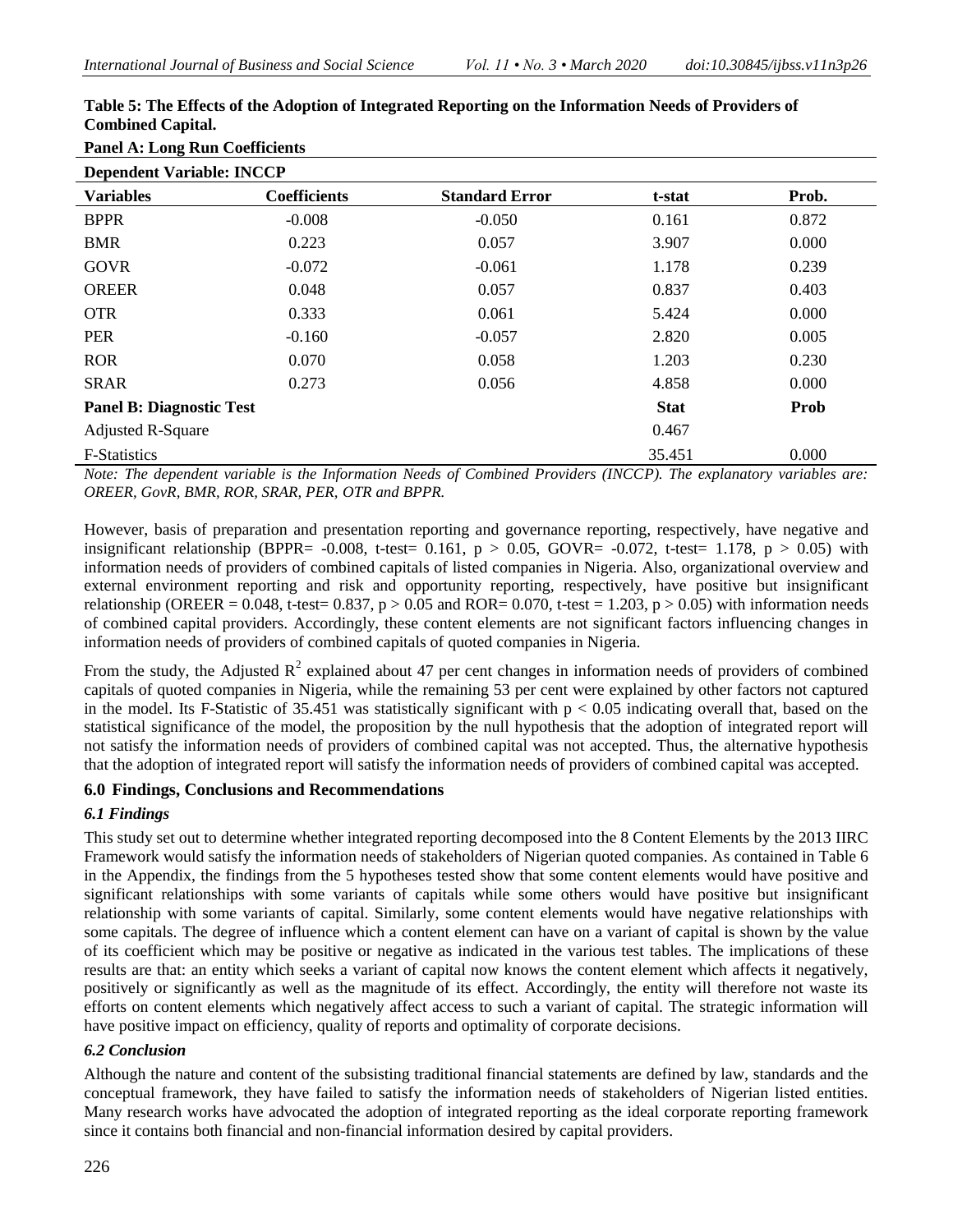This study therefore sought to determine whether integrated reporting will satisfy the information needs of capital providers (**INFMCP, INHICP, INECP, INSRCP & INCCP)**.The results from the tests of 5 hypotheses affirm that the adoption of integrated reporting will satisfy the information needs of stakeholders of listed companies in Nigeria. The alternative hypothesis was accepted in each case.

## *6.3 Recommendations*

Based on its various findings, this study recommends the mandatory adoption of integrated reporting by the Financial Reporting Council of Nigeria (FRCN), the country's standard setter, as it is currently done in South Africa. Similarly, it is also recommended that the Companies and Allied Matters Act (as amended), 2004, LFN, which also defines the components of corporate reports, should be amended to allow for the mandatory inclusion of both financial and nonfinancial information in corporate reports. It is further recommended that the FRCN should liaise with the International Accounting Standards Board (IASB) to amend the subsisting Conceptual Framework to allow for the mandatory disclosure, in corporate reports, of non-financial information, like the contributions of intangible assets to value creation and the recognition of negative externalities of productive activities on the environment as well measures put in place to remedy them. The former Statements of Accounting Standards (SAS) 14 and 17 issued by the defunct Nigerian Accounting Standards Board (now FRCN), sought to address these issues of negative externalities of productive activities in the extractive industry in Nigeria. Since there are no equivalent IFRSs for them, it is recommended that they be reviewed and re-issued as IFRSs to cover all sectors with stringent provisions.

#### *References*

- Adegbie, F.F., Akintoye, I.R., & Olusanjo, O.R. (2019). Effect of integrated reporting practices on corporate disclosure and transparency in Nigerian quoted manufacturing companies. *EPRA International Journal of Economic and Business Review, 7*(6).
- Adhariani, D. & de Villiers, C. (2018). Integrated reporting: perspectives of corporate report preparers and other stakeholders. *Sustainability Accounting, Management and Policy Journal,* October. <https://doi.org/10.1108/SAMPJ-02-2018-0043>
- Akintoye, I.R. (2016). *Investment in the 21st Century*. 3<sup>rd</sup> edition. Lagos: Unique Educational Publishers.
- Akintoye, I.R. (2019). *Accounting: a mismanaged concept requiring urgent redefinition*. Being the 28<sup>th</sup> Inaugural Professorial lecture at the Babcock University, Ilisan on April 4.
- Alucha, M., Hussain, N., & Roszkowska-Mendes, M. (2019). Integrated reporting narratives: the case of an industry leader. *Sustainability, 11,* 976. Doi: 10.3390/su11040976
- Appiagyei, K., Djajadikerta, H., & Xiang, E. (2016). *Integrated reporting and firm performance: a research framework*. Proceedings of ECU Business Doctoral and Emerging Scholars Colloquium\_2016\_AHE, 123-129.
- Asein, A. A., Soetan, T.A., & Akintoye, I.R. (2019). Integrated reporting: meeting Nigeria stakeholders' information needs beyond financial performance. *International Journal of Latest Engineering and Management Research, 4*(2):94-108.
- Association of National Accountants of Nigeria (2018). *Audited Annual Report.* Lagos: ANAN
- Ayoola, T.J. & Olasanmi, O. (2013). Business case for integrated reporting in the Nigerian oil and gas sector. *Issues in Social and Environmental Accounting, 7*(1), 30-54.
- Baboukardos, D., & Rimmel, G. (2016). Value relevance of accounting information under an integrated reporting approach: A research note. *Journal of Accounting and Public Policy.* In press. <http://dx.doi.10.1016/j.jaccpubpol.2016.04.004>
- Bernardi, C. & Stark, A.W. (2015). Environmental, social and governance disclosure, integrated reporting and the accuracy of analysts' forecasts, *Working Paper,* University of Manchester.
- Beyer, A., Cohen, D., Lys, T., & Walther, B. (2010). The financial reporting environment: review of the recent literature. *Journal of Accounting and Economics, 50,* 296-343.
- Bhasin, M.L. (2017). Integrating corporate governance and forensic accounting: a study of an Asian country. *International Journal of Management Sciences and Business Research, 6*(1), 31-52.
- Bhasin, M.L. (2017a). Integrated reporting at the crossroads: will it become trendsetter model for the corporate reporting. *International Journal of Management Sciences and Business Research, 6*(2), 35-59. February.
- Bhasin, M.L. (2017b). Integrated reporting: the future of corporate reporting. *International Journal of Management and Social Sciences Research, 6*(2), 17-31. February,
- Burgman, R. & Roos, G. (2006). *The information needs of internal and external stakeholders and how to respond: reporting on operations and intellectual capital.* EIASM 2<sup>nd</sup> Workshop on Visualising, Measuring and Managing Intangibles and Intellectual Capital, Maastricht, The Netherlands, October 25-27.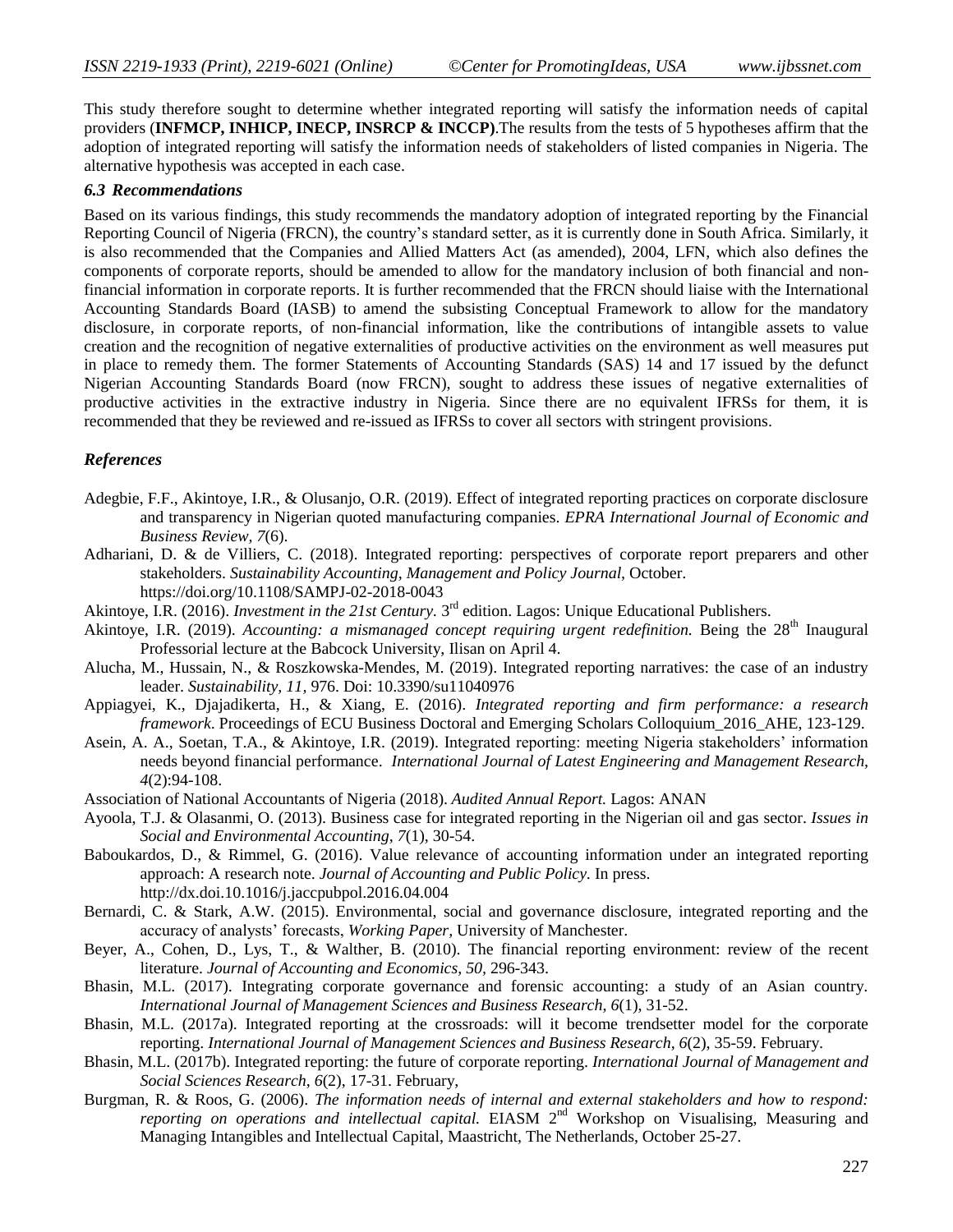- Busco, C., Frigo, M. L., Quattrone, P., & Riccaboni, A. (2013a). *Integrated reporting: concepts and cases that redefine corporate accountability.* Switzerland: Springer.
- Busco, C., Frigo, M. L., Quattrone, P., & Riccaboni, A. (2013b). Redefining corporate accountability through integrated reporting: what happens when values and value creation meet? *Strategic Finance, 95*(2), 33-41.
- Busco, C., Frigo, M. L., Quattrone, P., & Riccaboni, A. (2014). Leading practices in integrated reporting, management accountants will guide their companies on the journey to value creation. *Strategic Finance,* 23-32. September.
- Camilleri, M.A. (2018). Theoretical insights on integrated reporting: the inclusion of non-financial capitals in corporate disclosures. *Corporate communications: an International Journal,* <https://doi.org/10.1108/CCIJ-01-2018-0016> Companies and Allied Matters Act, LFN 2004.
- Demirel, B. & Erol, I. (2016). Investigation of integrated reporting as a new approach of corporate reporting. *International Journal of Business and Social Research, 06*(10).
- Donaldson, T. & Preston, L.E. (1995). The stakeholder theory of the corporation: concepts, evidence, and implications. *Academy of Management Review, 20*(1), 65-91
- Dumay, J., Bernardi, C., Guthrie, J., & La Torre, M. (2017). *Barriers to implementing integrated reporting: an contemporary academic perspective.* Being submission to the International Integrated Reporting Council's request for feedback from all stakeholders with knowledge of the International <IR>Framework, and specifically the enablers, incentives and barriers to its implementation (IIRC, 2017).
- Eccles, R. G. & Krzus, M. (2010). Integrated reporting for a sustainable strategy. *Financial Executive,* March, 29-32.
- Enahoro, J.A. (2009). *Design and bases of environmental accounting in oil and gas and manufacturing sectors in Nigeria.* Being thesis submitted to the Department of Accounting, College of Business and Social Sciences, Covenant University, Ota, Nigeria.
- Enderlie, G. (2004). The ethics of financial reporting. In G. Brenkert (ed.), *Corporate Integrity and Accountability,* 87- 99. London: Sage Publication
- European Commission (2017). *Non-financial reporting directive-transposition status.* Retrieved from [https://ec.europa.eu/info/publications/non-financial-reporting-directive-transposition-status\\_en](https://ec.europa.eu/info/publications/non-financial-reporting-directive-transposition-status_en)
- Farneti, F., Casonato, F., Montecalvo, M., & De Villiers, C. (2019). The influence of integrated reporting and stakeholder information needs on the disclosure of social information in a state-owned enterprise. *Meditari Accountancy Research* forthcoming.
- Financial Reporting Council of Nigeria (2019). *National Code of Corporate Governance*. Lagos: FGN Press
- Financial Reporting Council of Nigeria (FRCN) Act no. 6, 2011
- Flower, J. (2015). The International Integrated Reporting Council: a story of failure. Critical perspectives on accounting, *27,* 1-17[. http://dx.doi.org/10.1016/j.cpa.2014.07.002](http://dx.doi.org/10.1016/j.cpa.2014.07.002)
- Freeman, R. & Evan, W. (1990). Corporate governance: a stakeholder interpretation. *Journal of Behavioural Economics, 19*(4), 337-360.
- Freeman, R. (1994). The politics of stakeholder theory: some future directions. *Business Ethics Quarterly,4*(4), 409-421
- Frias-Aceituno, J.V., Rodriguez-Ariza, L., & Garcia-Sanchez, I.M. (2014). Explanatory factors of integrated sustainability and financial reporting. *Business Strategy and the Environment, 23*, 56-72.
- Friedman, M. (1962). *Capitalism and freedom.* Chicago: The University of Chicago Press
- Ghosh, S. (2019). Integrated Reporting in India: Research findings and insights. Chapter 18 in S.O. Idowu & M. Del Baldo (ed.), *Integrated Reporting, CSR, Sustainability, Ethics and Governance.* 365-386. Springer Nature Switzerland.
- Gokten, S. & Gokten, P.O. (2017). Value creation reporting: answering the question, "value to whom" according to the International Integrated Reporting Framework. *Zeszyty Teoretyczne Rachunkowosci,* tom *91*(147), s.145-169
- Gray, R., Kouhy, R., & Lavers, S. (1995). Corporate social and environmental reporting: a review of the literature and a longitudinal study of UK disclosure. *Accounting, Auditing and Accountability Journal, 8*(2), 47-77.
- Haji, A.A., & Anifowose, M. (2016). The trend of integrated reporting practice in South Africa: ceremonial or substantive? *Sustainability Accounting, Management and Policy Journal*, *7*(2).
- Higgins, C., Stubbs, W., & Love, T. (2014). Walking the talk(s): organisational narratives of integrated reporting. *Accounting, Auditing and Accountability Journal, 27*(7), 1090-1119
- Hurghis, R. (2017). Integrated reporting and board features. *Audit Financial, XV* (1–145), 83–92. https://doi.org/http://dx.doi.org/10.20869/AUDTF/2017/145/83
- IASB (2018). *IASB publishes revised Conceptual Framework. March 29.* Retrieved from *[https://www.iasplus.com/en/news/2018/03/cf.](https://www.iasplus.com/en/news/2018/03/cf)*
- IFRS Foundation (2018). *Conceptual framework for financial reporting-IFRS conceptual framework project summary.* March.
- IIRC (2013). *The International <IR> Framework.* London: The International Integrated Reporting Council.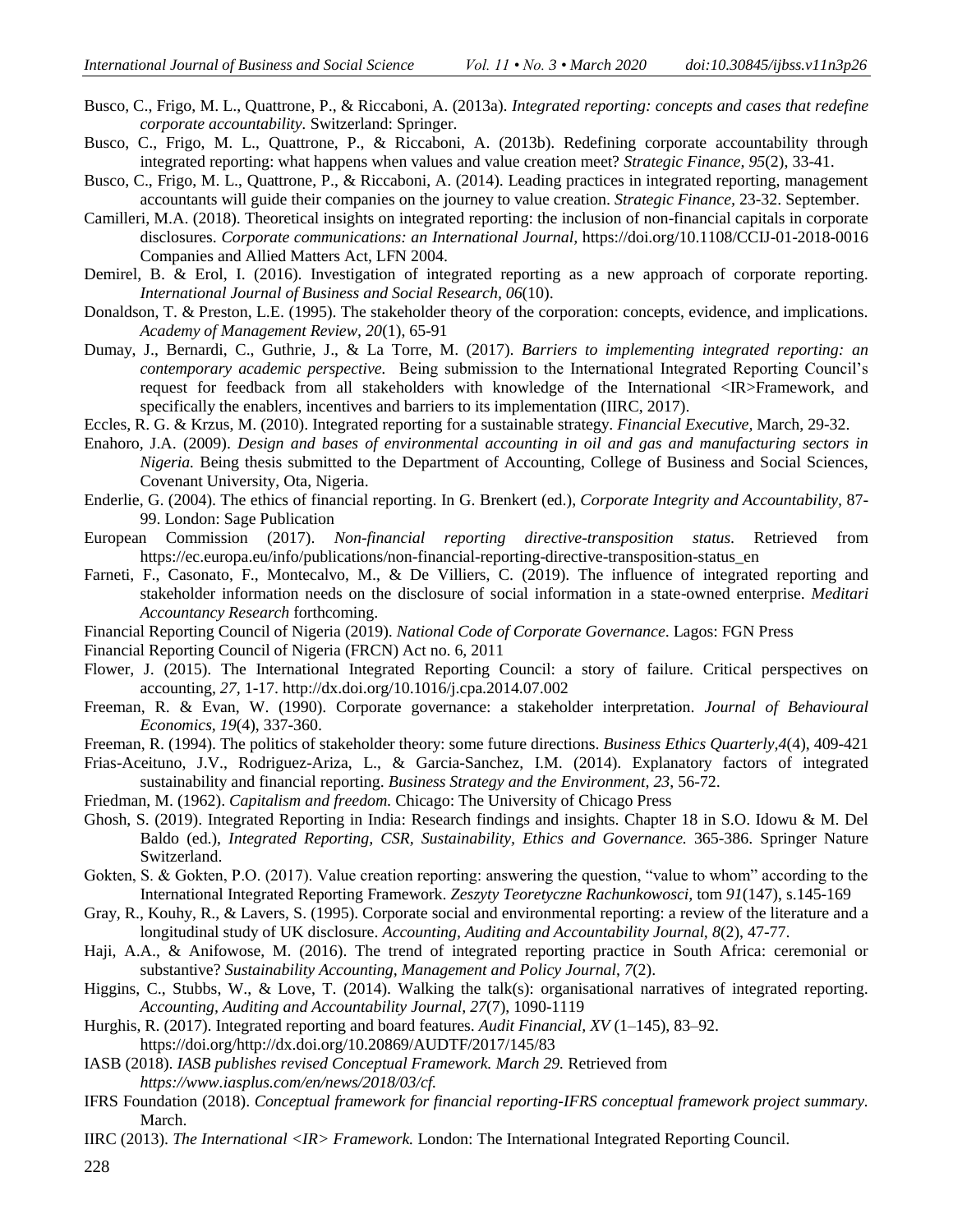- Institute of Chartered Accountants of Nigeria-ICAN (2018). *Annual report and audited financial statements.* Lagos: ICAN
- Institute of Directors, Southern Africa (2009). King III: Code of governance for South Africa. Retrieved from: <http://www.iodsa.co.za/?kingIII>
- Ioana, D. & Tiron-Tudor, A. (2014). New corporate reporting trends, analysis on the evolution of integrated reporting, 1221-1228.
- Ioana, D. & Tiron-Tudor, A. (2014). Research agenda on integrated reporting: new emergent theory and practice. *Procedia Economics and Finance, 15,* 221-227.
- Ioannou, I., & Serafeim, G. (2014). The consequences of mandatory corporate sustainability reporting: evidence from four countries. *Harvard Business School Research Working Paper,* (11-100).
- Jaffar, N., Nor, A.S.M., & Selamat, Z. (2018). Analysis of voluntary disclosure before and after the establishment of the integrated reporting framework. *Accounting and Finance Review, 3*(4), 105-113.
- Johal, P. (2018). Corporate Reporting: from numbers to narrative. In E. Conway, E. and D. Byrne (Eds.). *Contemporary Issues in Accounting. Chapter 6*
- Juma, B., Tumwebaze, Z., & Orobia, L. (2019). The adoption of integrated reporting: a developing country perspective. *Journal of Financial Reporting and Accounting, 17*(1), 2-23
- Kilic, M. & Kuzey, C. (2018). Assessing current company reports to the IIRC integrated reporting framework. *Meditari Accountancy Research, 26* (2), 305-333.
- Liu, Z., Jubb, C., & Abhayawansa, S. (2018). Analysing and evaluating integrated reporting: insights from applying a normative benchmark. *Journal of Intellectual Capital,* <https://doi.org/10.1108/JIC-02-2018-0031>
- Loprevite, S., Ricca, B., & Rupo, D. (2018). Performance sustainability and integrated reporting: empirical evidence from mandatory and voluntary adoption contexts. *Sustainability, 10,* 1351.
- Matuszyk, I. & Rymkiewicz, B. (2018). Integrated Reporting as a tool for communicating with stakeholdersadvantages and disadvantages. *E3S Web of Conference,* 35, 06004. <https://doi.org/10.1051/e3sconf/20183506004>
- Moolman, J., Oberholzer, M., & Steyn, M. (2016). The effect of integrated reporting on integrated thinking between risk, opportunity and strategy and disclosure of risks and opportunities. *Southern African Business Review, 20,* 600-627.
- Nakib, M. & Dey, P.K. (2018). The journey towards integrated reporting in Bangladesh. *Asian Economic and Financial Review, 8*(7), 894-913
- Naynar, N.R., Ram, A.J., & Maroun, W. (2018). Expectation gap between preparers and stakeholders in integrated reporting. *Meditari Accountancy Research,* <https://doi.org/10.1108MEDAR-12-2017-0249>
- Nigerian Accounting Standards Board (2010). *Report of the Committee on Road Map to the Adoption of IFRS in Nigeria*. Lagos: Federal Government Press.
- Nigerian Stock Exchange (2015) Rule book. [www.nse.com.ng](http://www.nse.com.ng/)
- Nurkumalasari, I.S., Restuningdiah, N., & Sidharta, E.A. (2019). Integrated reporting disclosure and its impact on firm value: evidence in Asia. *International Journal of Business, Economics and Law, 18*(5), Feb. IISN 2289-1552
- Okafor, T.G., Onyali, C.I. & Onodi, B.E. (2016). Striking a balance between stakeholders' information needs and companies' sustainable development reports: an overview of selected African countries. *Research Journal of Finance and Accounting, 7*(5), 24-35.
- Oliveira, J., Rodrigues, L.L., & Craig, R. (2011). Voluntary risk reporting to enhance institutional and organizational legitimacy, evidence from Portuguese banks. *Journal of Finance Regulatory Compliance.*
- Orshi, T.S., Dandago, K. I., & Isa, R. (2019). Do boards determine integrated reporting in Nigerian listed oil and gas firms? *SEISENSE Journal of Management, 2*(4), 35-50. DOI: https://doi.org/10.33215/sjom.v2i4.157.
- Pandey, I.M. (2004). *Financial Management.* 9th edition, Vikas Publishing House, PVT Ltd, New Delhi, India.
- Roman, A. G., Mocanu, M., & Hoinaru, R. (2019). Disclosure style and its determinants in integrated reports. *Sustainability, 11,* 1960.
- Schwab, K. (1971). Modern enterprise management in Mechanical Engineering. Frankfurt/Main-Niederrad: VDMA
- Serafeim, G. (2014). *Integrated reporting and investor clientele.* Working Paper*,* 14-069. April 4.
- Setia, N, Abhayawansa, S., Joshi, M., & Huynh, A.V. (2015). Integrated reporting in South Africa: some initial evidence. *Sustainability Accounting, Management and Policy Journal, 6*(3), 397-424.
- Steyn, M. (2014). Organisational benefits and implementation challenges of mandatory integrated reporting: perspectives of senior executives at South African listed companies. *Sustainability Accounting, Management and Policy Journal, 5*(4), 476-503.
- Stubbs, W., Higgins, C., & Milne, M. (2016). *An exploration of the information needs of selected stakeholders of integrated reporting.* CPA Australia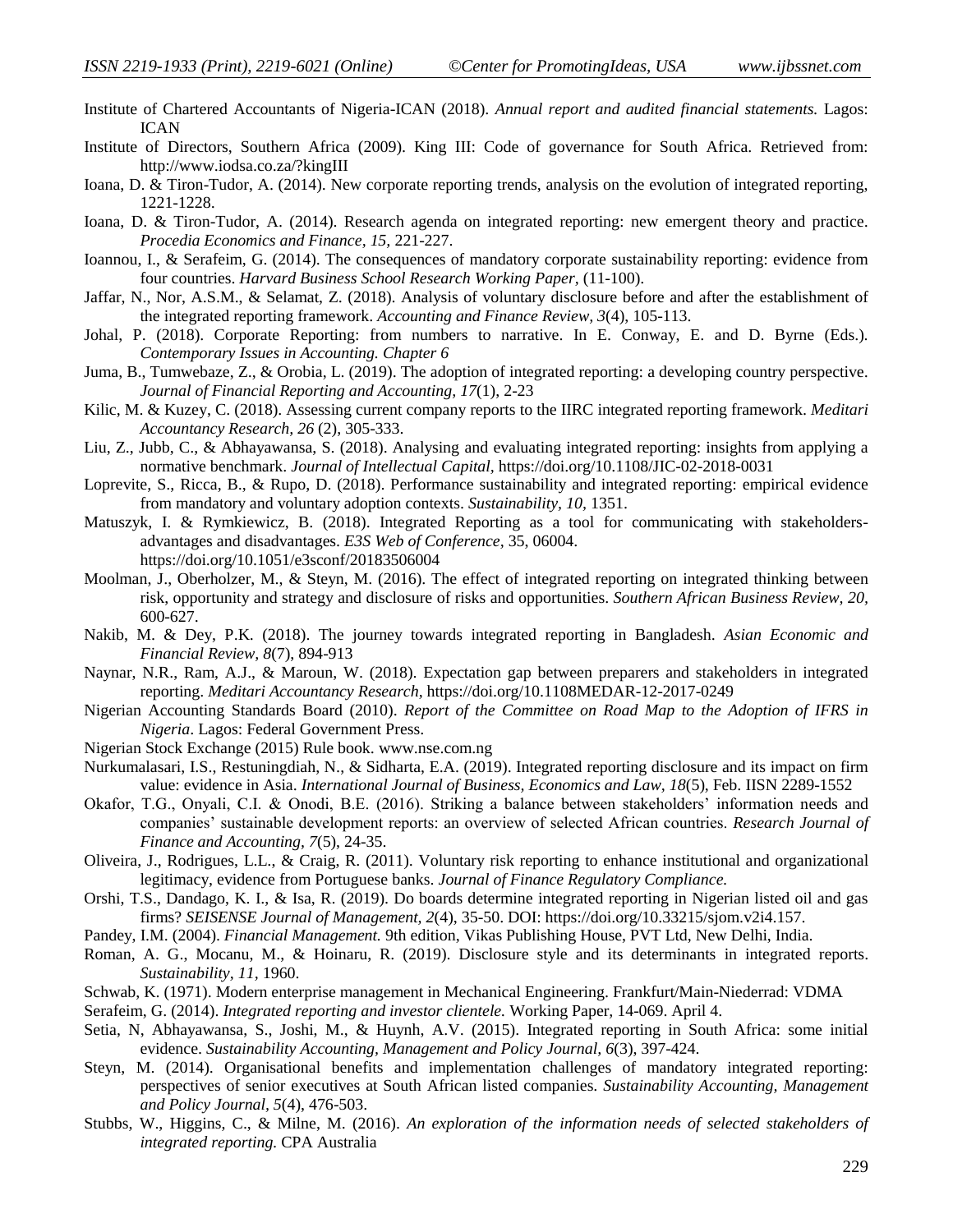- Sukhari, A. & De Villiers (2018). The influence of integrated reporting on business model and strategy disclosures. *Australian Accounting Review,* forthcoming
- Tweedie, D., Nielsen, C. & Martinov-Bennie, N. (2018). The business model in integrated reporting: evaluating concept and application. *Australian Accounting Review, 86*(28), 3. Doi: 10.1111/auar.12196
- Uddin, A. Md & Safiuddin, Md (2015). Narrative reporting disclosures: a study of selected companies listed in Dhaka Stock Exchange (DSE). *The Cost and Management, 43*(5), 41-50. September-October. ISSN 1817-5090.
- Ullah, M. & Rahman, M.A. (2015). Corporate social responsibility reporting practices in banking companies in Bangladesh: impact of regulatory change. *Journal of Financial Reporting and Accounting, 13*(2), 200-225.



**APPENDIX 2**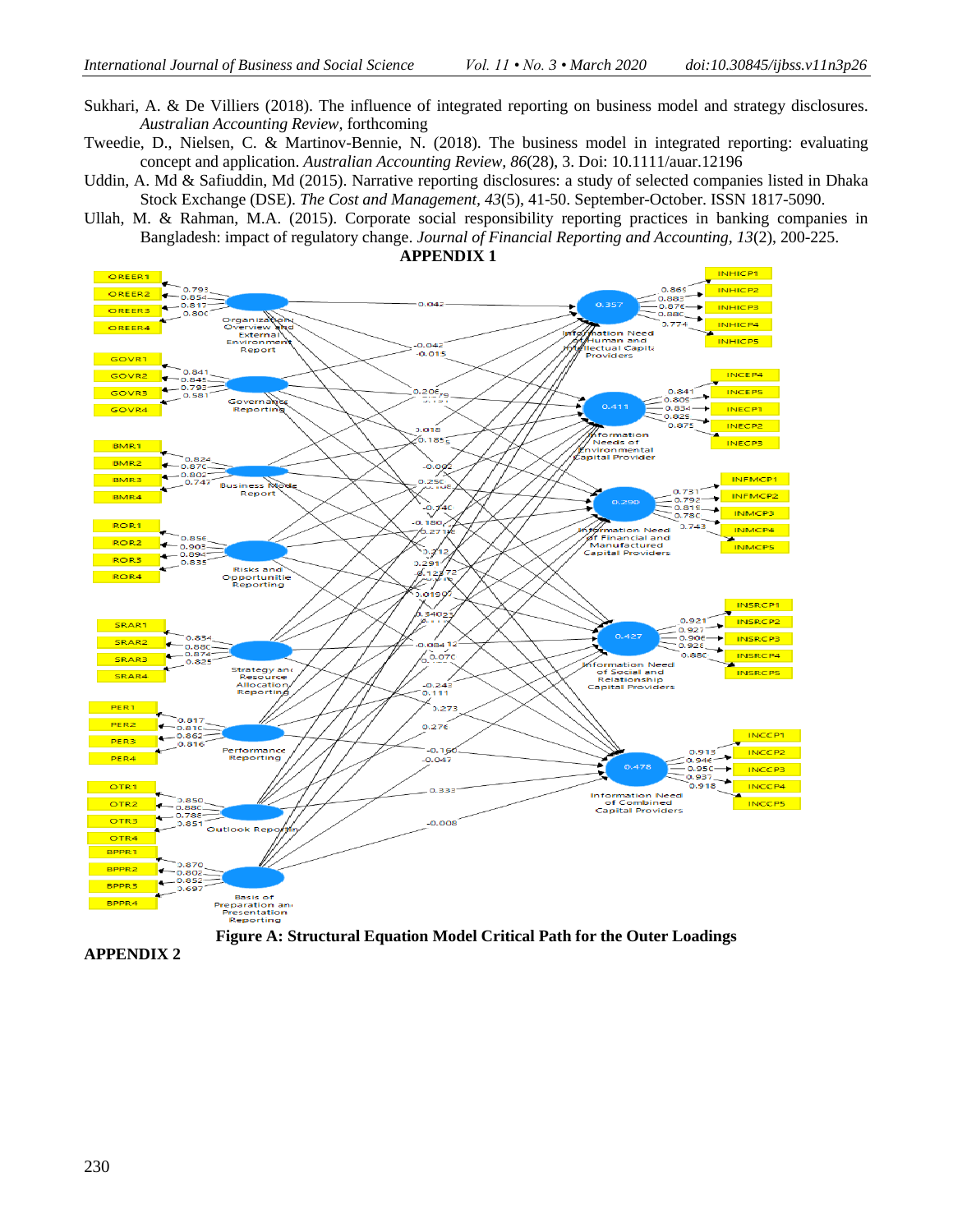

**Figure B: Structural Equation Model Critical Path for the Level of Significance.**